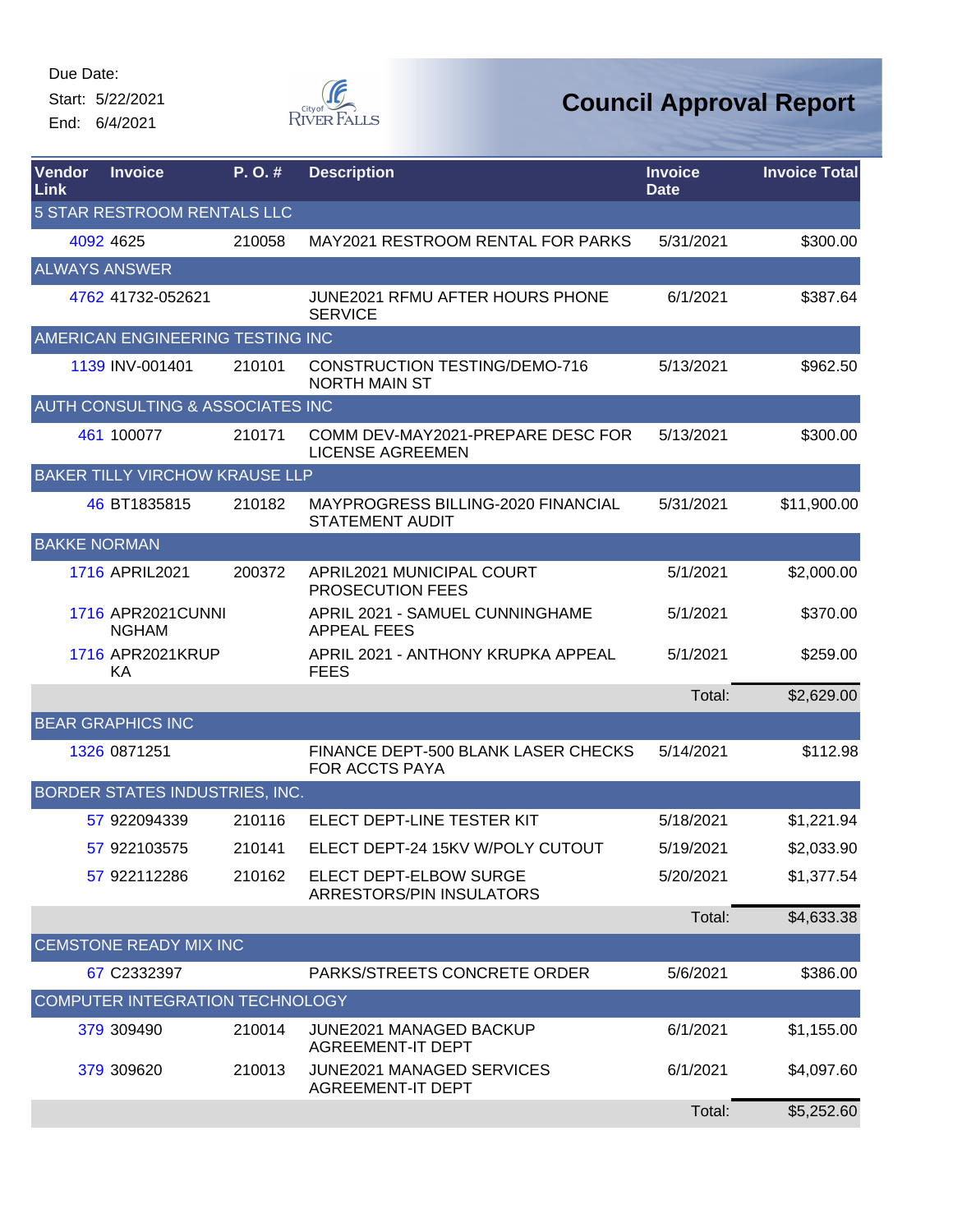Start: 5/22/2021 End: 6/4/2021



| <b>Vendor</b><br><b>Link</b> | <b>Invoice</b>                              | P.O.#  | <b>Description</b>                                         | <b>Invoice</b><br><b>Date</b> | <b>Invoice Total</b> |  |  |  |
|------------------------------|---------------------------------------------|--------|------------------------------------------------------------|-------------------------------|----------------------|--|--|--|
|                              | CORPORATE FLEET SERVICES, INC               |        |                                                            |                               |                      |  |  |  |
|                              | 2786 80869                                  | 210023 | JUNE2021 POLICE CAR LEASES-THREE<br><b>VEHICLES</b>        | 6/1/2021                      | \$1,007.20           |  |  |  |
|                              | DELTA DENTAL OF WISCONISN INC               |        |                                                            |                               |                      |  |  |  |
|                              | 2572 1612740 JUNE<br>2021                   |        | <b>JUNE 2021 VISION INSURANCE</b>                          | 6/1/2021                      | \$461.02             |  |  |  |
|                              | 2572 1612741 JUNE<br><b>21 RET</b>          |        | JUNE 2021 RETIREE VISION INSURANCE                         | 6/1/2021                      | \$6.21               |  |  |  |
|                              |                                             |        |                                                            | Total:                        | \$467.23             |  |  |  |
| <b>EFTPS</b>                 |                                             |        |                                                            |                               |                      |  |  |  |
|                              | 7 68216                                     |        | Pay Period 5/17 - 5/30                                     | 6/4/2021                      | \$66,328.21          |  |  |  |
|                              | <b>EHLERS COMPANIES</b>                     |        |                                                            |                               |                      |  |  |  |
|                              | 4344 86792                                  | 210169 | <b>TID17 CREATION</b>                                      | 5/10/2021                     | \$9,500.00           |  |  |  |
|                              | <b>ELSTER SOLUTIONS CORP</b>                |        |                                                            |                               |                      |  |  |  |
|                              | 1536 5256114927                             | 210111 | ELECT DEPT-288 AMI ELECTRIC METERS                         | 5/19/2021                     | \$33,984.00          |  |  |  |
|                              | <b>ENERGIS HOLDINGS LLC</b>                 |        |                                                            |                               |                      |  |  |  |
|                              | 101 1785                                    | 210065 | FIVE YEAR MAINT AT THE NORTH<br><b>SUBSTATION</b>          | 5/11/2021                     | \$18,720.70          |  |  |  |
|                              | EO JOHNSON CO. INC                          |        |                                                            |                               |                      |  |  |  |
|                              | 98 29407259                                 |        | JUNE2021-LIBRARY RICOH C4504 COPIER<br><b>BASE PYMT</b>    | 6/1/2021                      | \$125.74             |  |  |  |
| <b>EW HOMES</b>              |                                             |        |                                                            |                               |                      |  |  |  |
|                              | 4752 ACCT10184-00                           |        | REFUND-RFMU OVERPYMT ACCT#10184-00                         | 5/25/2021                     | \$483.20             |  |  |  |
|                              | <b>EXPRESS PERSONNEL SERVICES</b>           |        |                                                            |                               |                      |  |  |  |
|                              | 109 25479051                                | 210170 | WKEND 5/23-A.SOBOTTKA-40.5 HRS-<br><b>ENGINEERING TEMP</b> | 5/26/2021                     | \$981.66             |  |  |  |
|                              | 109 25513511                                | 210179 | WKEND 5/30/21-RYAN KLING-40HRS-<br><b>WATER/WASTE TEMP</b> | 5/31/2021                     | \$822.80             |  |  |  |
|                              | 109 25513508                                | 210170 | WKEND 5/30/21 A.SOBOTTKA-40HRS-<br><b>ENGINEER DEPT</b>    | 5/31/2021                     | \$963.60             |  |  |  |
|                              |                                             |        |                                                            | Total:                        | \$2,768.06           |  |  |  |
|                              | <b>FIRST NATIONAL BANK - RF SECTION 125</b> |        |                                                            |                               |                      |  |  |  |
|                              | 6 68215                                     |        | Pay Period 5/17 - 5/30                                     | 6/4/2021                      | \$3,922.05           |  |  |  |
|                              | <b>FORRESTER K SMITH</b>                    |        |                                                            |                               |                      |  |  |  |
| 4800 1                       |                                             |        | LIBRARY - ONE BOOK/A BOKE OF GESTS                         | 5/31/2021                     | \$15.00              |  |  |  |
|                              | FORUM COMMUNICATION CO                      |        |                                                            |                               |                      |  |  |  |
|                              | 234 CL01771718                              |        | PLAN COMM SENIOR LIVING PUBLIC HRG<br>PAPER NOTICE         | 5/31/2021                     | \$29.97              |  |  |  |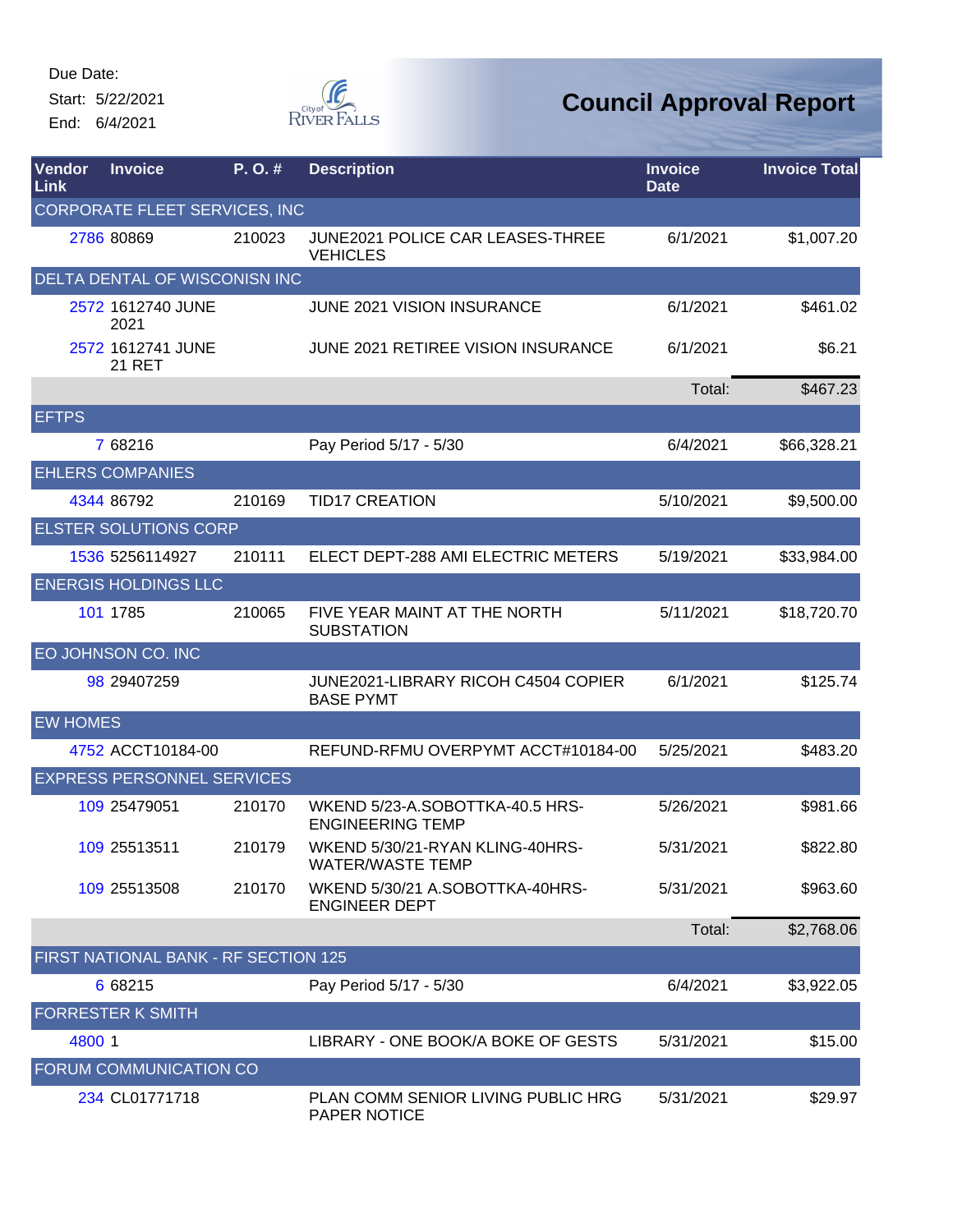Start: 5/22/2021 End: 6/4/2021



| Vendor<br>Link          | <b>Invoice</b>                    | P.O.#  | <b>Description</b>                                       | <b>Invoice</b><br><b>Date</b> | <b>Invoice Total</b> |
|-------------------------|-----------------------------------|--------|----------------------------------------------------------|-------------------------------|----------------------|
| <b>FREEMAN, BRIAN</b>   |                                   |        |                                                          |                               |                      |
|                         | 4784 MAY2021-<br><b>BALANCE</b>   |        | LIBRARY-BALANCE TO MYSTERY THRILLER<br><b>AUTHOR</b>     | 5/31/2021                     | \$350.00             |
|                         | <b>GENERAL COMMUNICATIONS INC</b> |        |                                                          |                               |                      |
|                         | 126 294213                        | 210142 | POLICE DEPT-RADIO FOR NEW SQUAD<br>0421                  | 5/19/2021                     | \$3,607.90           |
|                         | 126 294212                        | 210146 | POLICE DEPT-NINE PORTABLE RADIOS<br><b>FOR OFFICERS</b>  | 5/19/2021                     | \$14,385.00          |
|                         |                                   |        |                                                          | Total:                        | \$17,992.90          |
| <b>GRACE PAULSON</b>    |                                   |        |                                                          |                               |                      |
|                         | 937 MAY2021SOLA<br>R              |        | MAY2021 SOLAR REFUND-ACCT#5856-00                        | 5/25/2021                     | \$100.00             |
|                         | <b>HEALTH PARTNERS</b>            |        |                                                          |                               |                      |
|                         | 356 104863815<br><b>JUNE 2021</b> |        | JUNE 2021 HEALTH/DENTAL INSURANCE                        | 6/1/2021                      | \$180,703.65         |
|                         | HECHT ENTERTAINMENT LLC           |        |                                                          |                               |                      |
|                         | 2446 313/REISSUE                  |        | REISSUE CHECK-2019 POLICE DEPT<br>PICNIC BOUNCE HOUSE    | 6/1/2021                      | \$175.00             |
| <b>HELBIG, ANGELINA</b> |                                   |        |                                                          |                               |                      |
|                         | 3067 MAY2021                      | 210044 | MAY2021 SAFETY COORDINATOR<br><b>SERVICES</b>            | 5/24/2021                     | \$6,066.00           |
|                         | <b>HUEBSCH LAUNDRY COMPANY</b>    |        |                                                          |                               |                      |
|                         | 146 20076631                      | 210066 | 5/5/21 POLICE DEPT RUG SERVICE                           | 5/5/2021                      | \$36.46              |
|                         | 146 20076653                      | 210066 | 5/5/21 CITY HALL RUG SERVICE                             | 5/5/2021                      | \$58.76              |
|                         | 146 10123832                      | 210021 | 5-12-21 PUBLIC WORKS DEPT UNIFORMS                       | 5/12/2021                     | \$114.09             |
|                         | 146 30005101                      |        | SEASONAL TSHIRT ORDER - PUBLIC<br><b>WORKS DEPTS</b>     | 5/12/2021                     | \$304.44             |
|                         | 146 20077925                      | 210066 | 5/12/21 LIBRARY RUG SERVICE                              | 5/12/2021                     | \$84.05              |
|                         | 146 10125957                      | 210026 | 5/19/21 WASTEWATER DEPT UNIFORMS                         | 5/19/2021                     | \$36.73              |
|                         | 146 10125954                      | 210035 | 5/19/21 ELECTRIC DEPT UNIFORMS                           | 5/19/2021                     | \$291.73             |
|                         | 146 10125955                      | 210026 | 5/19/21 WATER DEPT UNIFORMS                              | 5/19/2021                     | \$46.89              |
|                         | 146 10125956                      | 210021 | 5/19/21 PUBLIC WORKS DEPT UNIFORMS                       | 5/19/2021                     | \$166.61             |
|                         | 146 20079204                      | 210066 | 5/19/21 WASTEWATER TREATMENT PLANT<br><b>RUG SERVICE</b> | 5/19/2021                     | \$49.88              |
|                         | 146 20079198                      | 210066 | 5/19/21 PUBLIC WORKS BLDG RUG<br><b>SERVICE</b>          | 5/19/2021                     | \$43.40              |
|                         | 146 20079180                      | 210066 | 5/19/21 POLICE DEPT RUG SERVICE                          | 5/19/2021                     | \$36.74              |
|                         | 146 10128030                      | 210021 | 5/26/21 PUBLIC WORKS DEPT UNIFORMS                       | 5/26/2021                     | \$115.15             |
|                         | 146 10128028                      | 210035 | 5/26/21 ELECTRIC DEPT UNIFORMS                           | 5/26/2021                     | \$291.73             |
|                         | 146 10128029                      | 210026 | 5/26/21 WATER DEPT UNIFORMS                              | 5/26/2021                     | \$46.89              |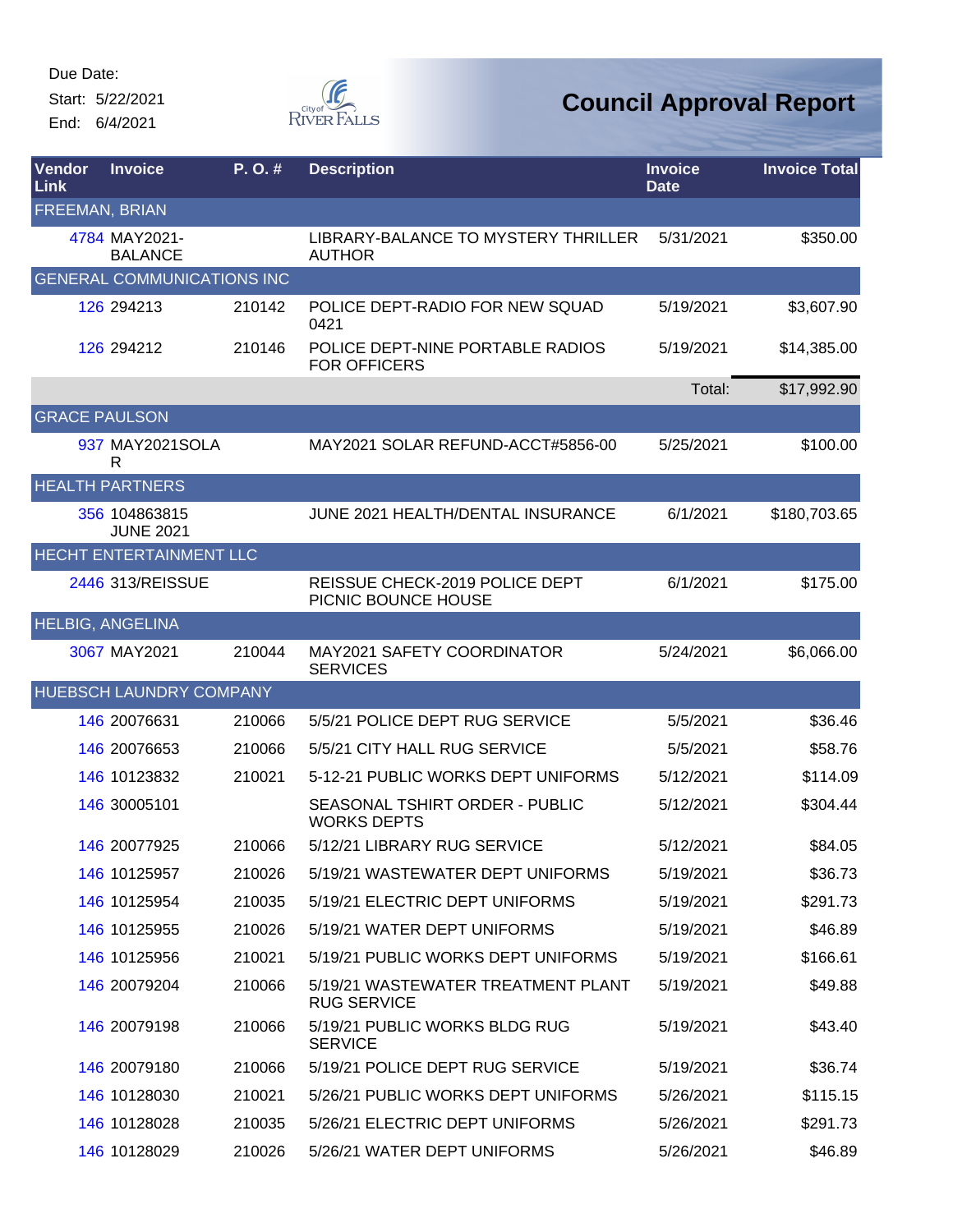Start: 5/22/2021 End: 6/4/2021



| Vendor<br>Link         | <b>Invoice</b>                          | P.O.#  | <b>Description</b>                                     | <b>Invoice</b><br><b>Date</b> | <b>Invoice Total</b> |
|------------------------|-----------------------------------------|--------|--------------------------------------------------------|-------------------------------|----------------------|
|                        | 146 20080489                            | 210066 | 5/26/21 LIBRARY RUG SERVICE                            | 5/31/2021                     | \$31.05              |
|                        | 146 20079202                            | 210066 | 5/19/21 CITY HALL RUG SERVICE                          | 5/31/2021                     | \$59.26              |
|                        | 146 20076647                            | 210066 | 5/5/21 PUBLIC WORKS BLDG RUG SERVICE                   | 5/31/2021                     | \$43.06              |
|                        | 146 10128031                            | 210026 | 5/26/21 WASTEWATER DEPT UNIFORMS                       | 5/31/2021                     | \$36.73              |
|                        |                                         |        |                                                        | Total:                        | \$1,893.65           |
|                        | <b>INNOVATIVE ELECTRIC LLC</b>          |        |                                                        |                               |                      |
|                        | 4427 1137                               |        | PUBLIC WORKS STORAGE ROOM<br><b>ELECTRICAL CHANGES</b> | 5/18/2021                     | \$1,325.00           |
|                        |                                         |        | INTERNATIONAL CITY MGMT ASSOC RETIREMENT CORP          |                               |                      |
|                        | 1 68211                                 |        | Pay Period 5/17 - 5/30                                 | 6/4/2021                      | \$17,392.02          |
|                        | 1 68212                                 |        | Pay Period 5/17 - 5/30                                 | 6/4/2021                      | \$697.92             |
|                        |                                         |        |                                                        | Total:                        | \$18,089.94          |
|                        | JOHNSON BROTHERS PLUMBING INC           |        |                                                        |                               |                      |
|                        | 4581 JUNE2021                           | 210172 | JUNE 2021-2022 MASTER PLUMBING<br><b>CONTRACT</b>      | 6/1/2021                      | \$2,000.00           |
|                        | <b>JOSIE HAYES CREATIVE</b>             |        |                                                        |                               |                      |
|                        | 4714 05-24-20210006 210098              |        | WEEK 3/1/21-4/12/21 PD MOVE<br>VIDEO/ESOURCE/LDOP MTG  | 5/24/2021                     | \$650.00             |
|                        | 4714 05-24-2021-<br>0007                | 210175 | PD MOVE VIDEO CREATION - 20 HRS                        | 5/24/2021                     | \$1,635.00           |
|                        |                                         |        |                                                        | Total:                        | \$2,285.00           |
| <b>KUSILEK JON</b>     |                                         |        |                                                        |                               |                      |
|                        | 1148 2021 SAFETYFO<br><b>OTWEAR</b>     |        | 2021 SAFETY FOOTWEAR<br><b>REIMBURSEMENT</b>           | 6/1/2021                      | \$150.00             |
|                        | <b>LEAGUE OF MINNESOTA CITIES</b>       |        |                                                        |                               |                      |
|                        | 660 342291                              |        | PLANNER/GIS ADVERTISING-28 DAYS                        | 5/14/2021                     | \$322.00             |
|                        | LINCOLN NATIONAL LIFE INSURANCE COMPANY |        |                                                        |                               |                      |
|                        | 3066 4256169868<br><b>June 2021</b>     |        | JUNE 2021 LIFE/LTD/AD&D                                | 6/1/2021                      | \$4,684.08           |
|                        | 3066 4256170939                         |        | JUNE 2021 ADDITIONAL LIFE/AD&D                         | 6/1/2021                      | \$284.56             |
|                        |                                         |        |                                                        | Total:                        | \$4,968.64           |
|                        | METERING & TECHNOLOGY SOLUTIONS         |        |                                                        |                               |                      |
|                        | 451 19517                               | 210156 | MAY2021 WATER METERS                                   | 5/17/2021                     | \$3,722.92           |
|                        | 451 19588                               | 210156 | MAY2021-48 WATER METERS                                | 5/31/2021                     | \$4,279.02           |
|                        |                                         |        |                                                        | Total:                        | \$8,001.94           |
|                        | MSA PROFESSIONAL SERVICES, INC.         |        |                                                        |                               |                      |
|                        | 1284 R07949021.0-2 210096               |        | <b>MAY2021 ARCGIS ONLINE MIGRATION</b>                 | 5/31/2021                     | \$4,429.50           |
| <b>PELION BENEFITS</b> |                                         |        |                                                        |                               |                      |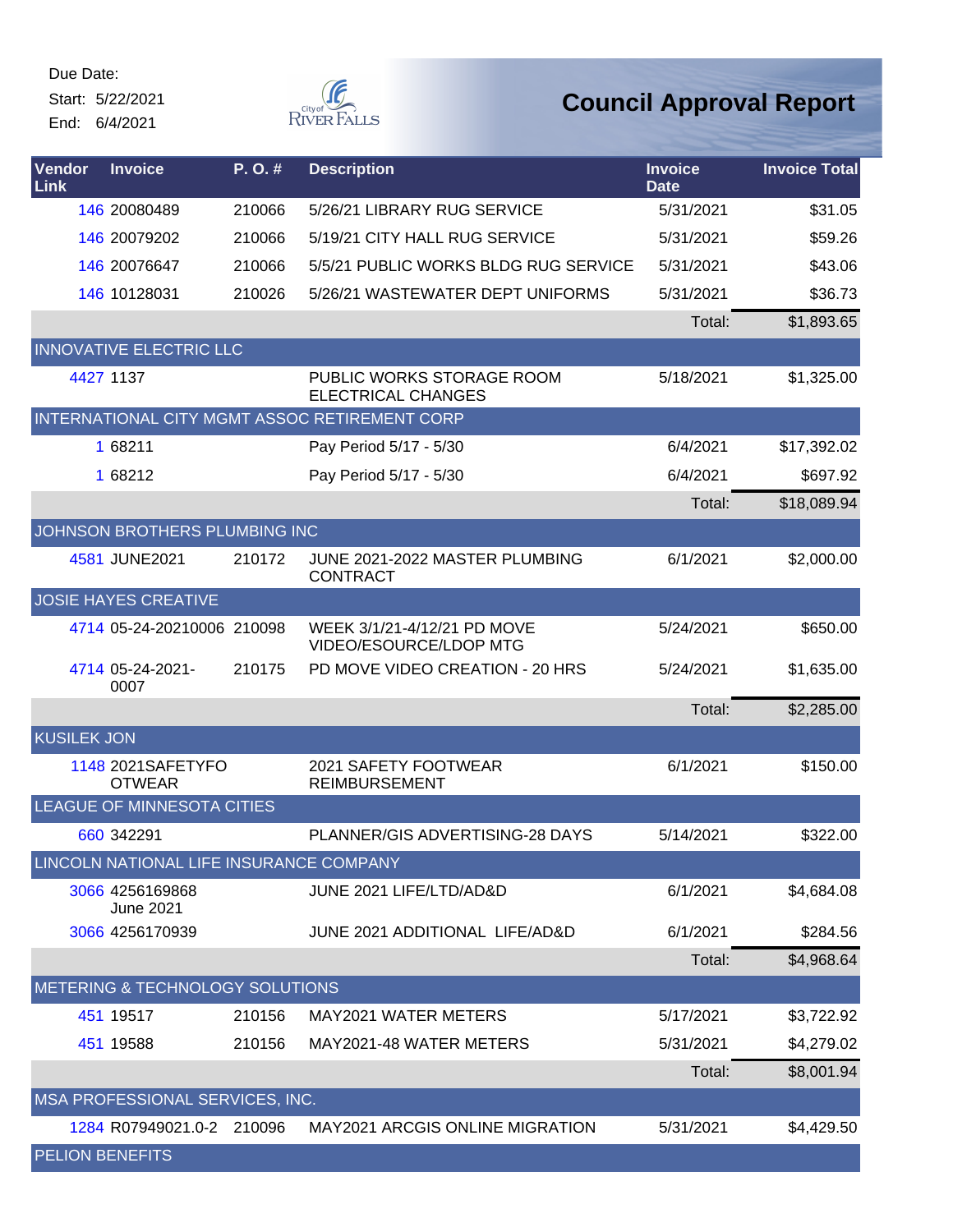Start: 5/22/2021

End: 6/4/2021



| Vendor<br>Link | <b>Invoice</b>                         | P.O.#  | <b>Description</b>                                           | <b>Invoice</b><br><b>Date</b> | <b>Invoice Total</b> |
|----------------|----------------------------------------|--------|--------------------------------------------------------------|-------------------------------|----------------------|
|                | 5 J AUBART<br><b>RETIREE</b>           |        | J AUBART PAYOUT TO PRIME                                     | 5/21/2021                     | \$25,555.20          |
|                | 5 68214                                |        | Pay Period 5/17 - 5/30                                       | 6/4/2021                      | \$375.71             |
|                |                                        |        |                                                              | Total:                        | \$25,930.91          |
|                | PIERCE COUNTY PUBLIC HEALTH DEPARTMENT |        |                                                              |                               |                      |
|                | 950 2021 POOLFEE<br>S                  |        | 2021 GLEN PARK POOL/SPLASH PAD<br><b>LICENSE FEES</b>        | 6/1/2021                      | \$492.00             |
|                | PIERCE COUNTY TREASURER                |        |                                                              |                               |                      |
|                | 210 MAY2021                            |        | MAY2021 JAIL, DWI & INTERLOCK-COURT                          | 5/31/2021                     | \$748.30             |
|                | PJ KORTENS AND COMPANY INC             |        |                                                              |                               |                      |
|                | 3253 10022941                          |        | SERVICE ORDER-WELL TWO ALARMS                                | 5/21/2021                     | \$180.00             |
|                | REECE ELECTRICAL DESIGN LLC            |        |                                                              |                               |                      |
|                | 959 984                                | 210155 | <b>GLEN PARK MAINT BLDG-INSTALLED NEW</b><br>100 AMP SERVICE | 5/22/2021                     | \$5,520.00           |
|                | <b>RFMU PAYMENTS OR REFUNDS</b>        |        |                                                              |                               |                      |
|                | 990610 ETHANCAITLIN<br><b>SCHWANKE</b> |        | REFUND-RFMU OVERPYMT ACCT#4863-02                            | 5/25/2021                     | \$653.37             |
|                | 990610 MICHAELDAVIS                    |        | REFUND-RFMU OVERPYMT ACCT#7301-01                            | 5/25/2021                     | \$218.65             |
|                | 990610 ALANJUDYSCH<br><b>NEIDER</b>    |        | REFUND-RFMU OVERPYMT ACCT#7425-02                            | 5/25/2021                     | \$9.85               |
|                | 990610 TRAVISHOLLO<br><b>WAY</b>       |        | REFUND-RFMU OVERPYMT ACCT#7990-01                            | 5/25/2021                     | \$385.19             |
|                | 990610 SHAWNJANELA<br><b>SHLEY</b>     |        | REFUND-RFMU OVERPYMT ACCT#7999-01                            | 5/25/2021                     | \$152.45             |
|                | 990610 ALLENDOLSEN                     |        | REFUND-RFMU OVERPYMT ACCT#8032-01                            | 5/25/2021                     | \$106.75             |
|                | 990610 KATHLEENROB<br><b>ERTJORDAN</b> |        | REFUND-RFMU OVERPYMT ACCT#8498-06                            | 5/25/2021                     | \$47.47              |
|                | 990610 LAURABEHLIN<br>G                |        | REFUND-RFMU OVERPYMT ACCT#9844-01                            | 5/25/2021                     | \$100.52             |
|                | 990610 FAYEPERKINS                     |        | REFUND-RFMU OVERPYMT ACCT#1677-00                            | 5/25/2021                     | \$100.82             |
|                | 990610 ANDREWLACY                      |        | REFUND-RFMU OVERPYMT ACCT#1927-1                             | 5/25/2021                     | \$600.55             |
|                | 990610 DANIELMCDON<br><b>NELL</b>      |        | REFUND-RFMU OVERPYMT ACCT#3081-32                            | 5/25/2021                     | \$47.17              |
|                | 990610 CHRISCROOKS                     |        | REFUND-RFMU OVERPYMT ACCT#3609-07                            | 5/25/2021                     | \$30.46              |
|                | 990610 CHERYL<br><b>JOHNSON</b>        |        | REFUND-RFMU OVERPYMT ACCT#4364-02                            | 5/25/2021                     | \$48.41              |
|                | 990610 CONNORSTAR<br><b>KREFUND</b>    |        | REFUND-RFMU OVERPYMT-CONNOR<br>STARK/ACCT 6665-15            | 5/25/2021                     | \$34.53              |
|                | 990610 STEVENDEBR<br><b>OUX</b>        |        | REFUND-RFMU OVERPYMT ACCT#6862-02                            | 5/25/2021                     | \$154.43             |
|                | 990610 EMILYANDREW<br><b>PIERSON</b>   |        | REFUND-RFMU OVERPYMT ACCT#8935-01                            | 5/25/2021                     | \$252.94             |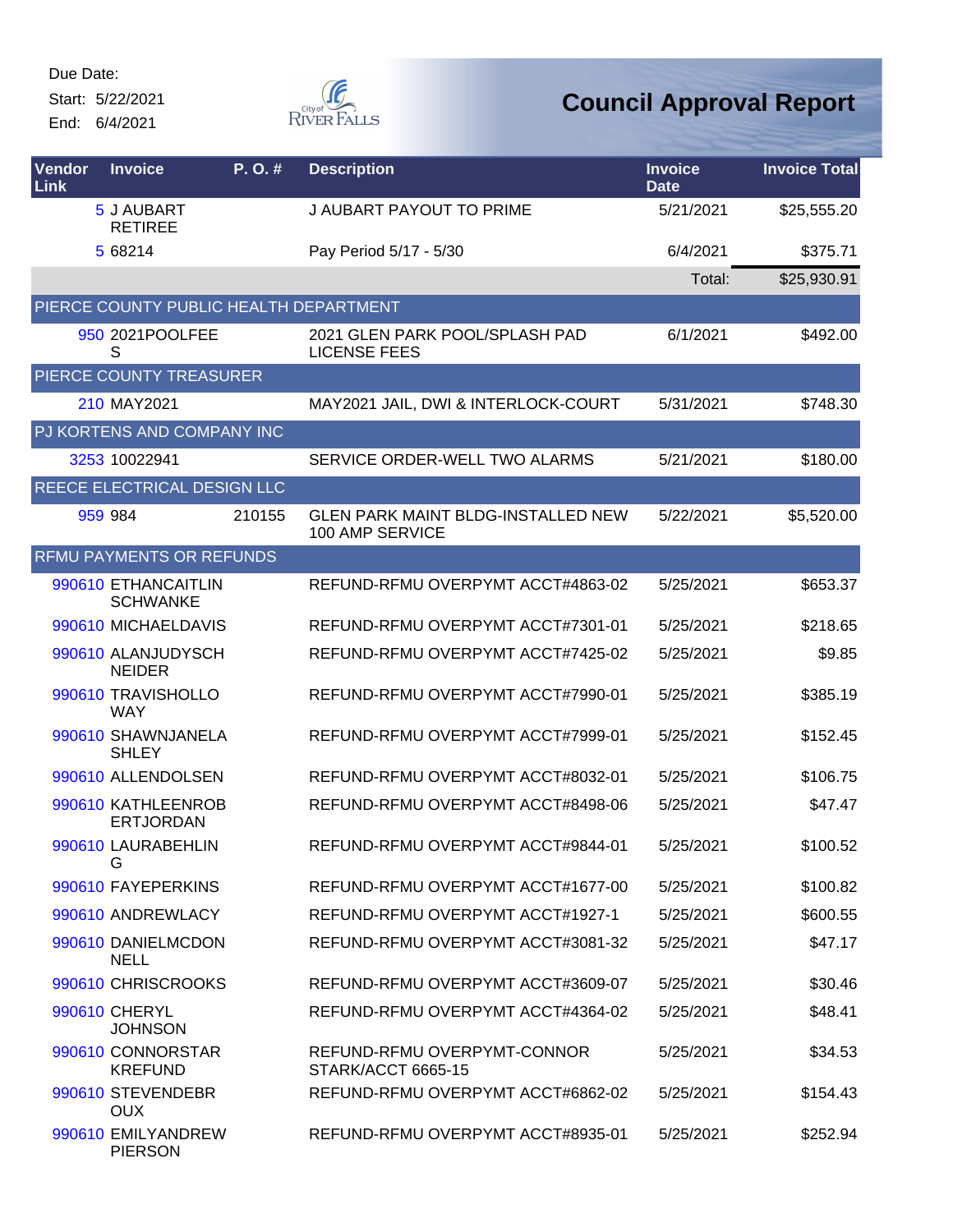Start: 5/22/2021 End: 6/4/2021



| Vendor<br>Link     | <b>Invoice</b>                           | P. O.# | <b>Description</b>                                           | <b>Invoice</b><br><b>Date</b> | <b>Invoice Total</b> |
|--------------------|------------------------------------------|--------|--------------------------------------------------------------|-------------------------------|----------------------|
|                    | 990610 GEORGIAJOSE<br><b>PHWHALL</b>     |        | REFUND-RFMU OVERPYMT ACCT#9701-00                            | 5/25/2021                     | \$298.25             |
|                    |                                          |        |                                                              | Total:                        | \$3,241.81           |
|                    | RIVER FALLS CHAMBER OF COMMERCE INC      |        |                                                              |                               |                      |
|                    | 225 858A                                 |        | RFMU-ONE CHAMBER CHECK-APPLIANCE<br><b>REBATE</b>            | 5/1/2021                      | \$50.00              |
|                    | RIVER FALLS SENIOR CITIZENS              |        |                                                              |                               |                      |
|                    | 438 JUNE2021                             |        | <b>JUNE2021 SENIOR CENTER</b>                                | 6/1/2021                      | \$500.00             |
|                    | RYAN MECHANICAL INC                      |        |                                                              |                               |                      |
|                    | 3311 20-2156                             | 210166 | PUBLIC WORKS-1ST INSTALLMENT-FOUR<br><b>SHOCK SUPPRESSOR</b> | 5/20/2021                     | \$2,000.00           |
|                    | SHRED-IT US HOLDCO, INC                  |        |                                                              |                               |                      |
|                    | 2439 8182079742                          | 210054 | MAY2021 MONTHLY SHREDDING SERVICE                            | 5/22/2021                     | \$283.40             |
|                    | ST CROIX COUNTY HIGHWAY DEPARTMENT       |        |                                                              |                               |                      |
|                    | 956 1875                                 | 210114 | 5/2/21-5/15/21 SPRAY PATCHING                                | 5/31/2021                     | \$5,922.79           |
|                    | <b>ST CROIX COUNTY TREASURER</b>         |        |                                                              |                               |                      |
|                    | 252 MAY2021                              |        | MAY2021 JAIL, DWI & INTERLOCK-COURT                          | 5/31/2021                     | \$555.20             |
|                    | ST CROIX VALLEY NATURAL GAS CO           |        |                                                              |                               |                      |
|                    | 255 APRIL2021                            |        | APRIL2021 NATURAL GAS BILL                                   | 4/30/2021                     | \$8,022.69           |
| <b>STATE OF WI</b> |                                          |        |                                                              |                               |                      |
|                    | 259 MAY2021                              |        | MAY2021 PENALTY ASSESSMENT-COURT                             | 5/31/2021                     | \$3,715.28           |
|                    | STATE OF WI, DEPT OF CHILDREN & FAMILIES |        |                                                              |                               |                      |
|                    | 328 68217                                |        | Pay Period 5/17 - 5/30 REMIT# 7747159                        | 6/4/2021                      | \$340.31             |
|                    | <b>STATE OF WISCONSIN</b>                |        |                                                              |                               |                      |
|                    | 2525 ACCT#2784-26                        |        | <b>REFUND TO ENERGY ASSISTANCE-</b><br>ACCT#2784-26          | 5/25/2021                     | \$290.75             |
|                    | 2525 ACCT#6497-24                        |        | ENERGY ASSISTANCE REFUND-ACCT#6497<br>-24                    | 5/25/2021                     | \$78.10              |
|                    |                                          |        |                                                              | Total:                        | \$368.85             |
|                    | <b>STATE TREASURER</b>                   |        |                                                              |                               |                      |
|                    | 260 JUNE2021                             |        | JUNE2021-ELECTRIC/WATER/SEWER<br><b>BONDS</b>                | 6/1/2021                      | \$111,500.00         |
|                    | STRAND ASSOCIATES, INC                   |        |                                                              |                               |                      |
|                    | 3346 0171736                             | 210161 | THRU APRIL2021-DISCHARGE<br>AGREEMENT/TATTERSOLL             | 5/14/2021                     | \$1,386.54           |
|                    | 3346 0171567                             | 210097 | APRIL2021 SOUTH MAIN STREET LIFT<br><b>STATION PROF SVCS</b> | 5/31/2021                     | \$1,681.28           |
|                    |                                          |        |                                                              | Total:                        | \$3,067.82           |